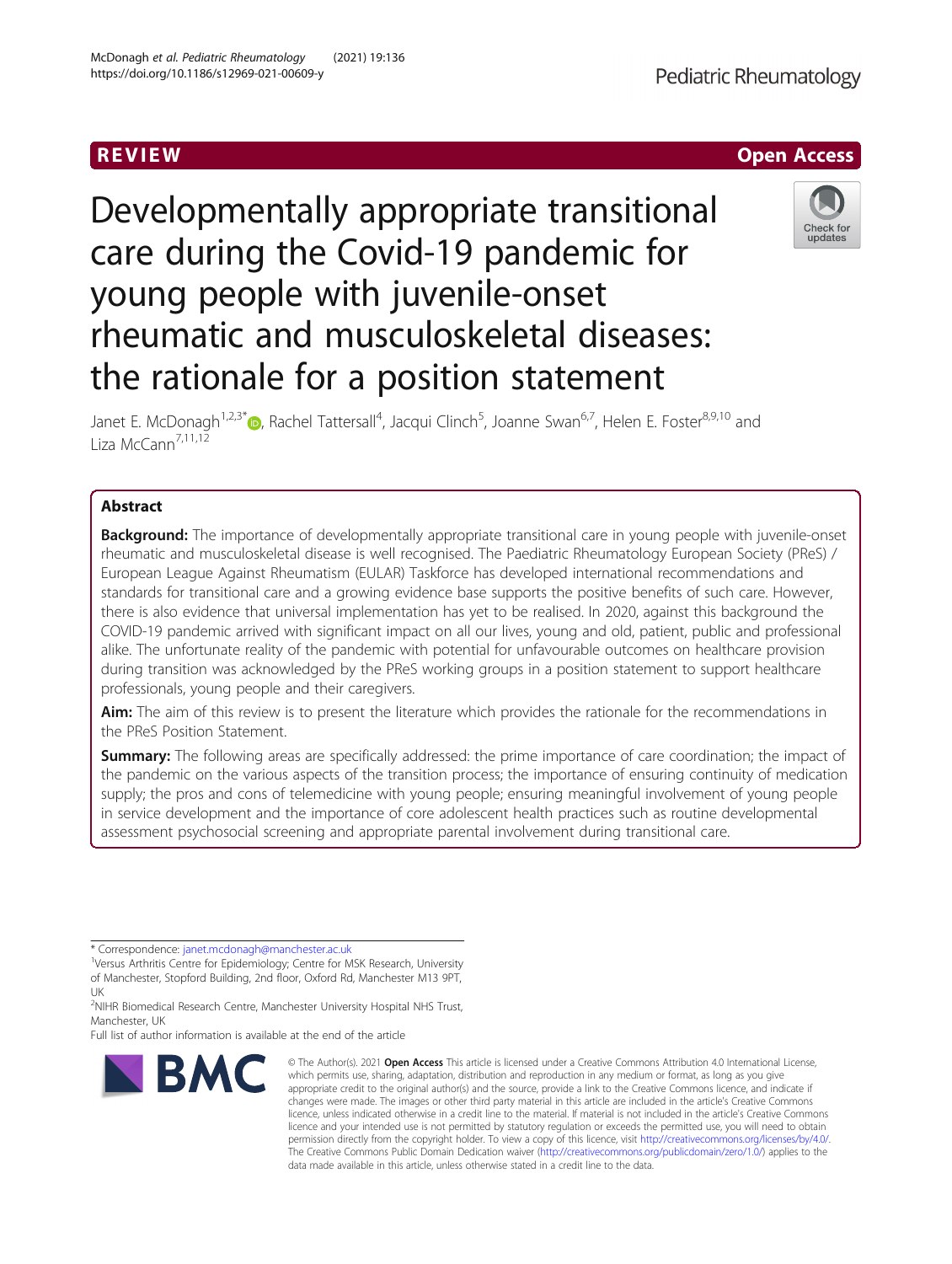# Introduction

Health transition is a triphasic process for young people (10–24 year olds). The first phase starts in early adolescence with a lengthy stage of preparation. This is followed by the second stage - the event of transfer, usually in late adolescence. The third phase following transfer is of variable length as young people gradually engage with the new adult service [\[1](#page-6-0)]. Effective implementation of health care during this time requires engagement from both paediatric and adult services with young people and their families / caregivers. Transitional care should prepare and support young people and their families / caregivers throughout this 10–15 year period to ensure optimal experience. Health transition addresses psychosocial, social, educational and vocational aspects of care in addition to the physical and medical issues relating to their underlying condition  $[1-3]$  $[1-3]$  $[1-3]$  $[1-3]$  $[1-3]$ . Promotion of the confidence of individual young people in managing their health condition has been reported to be associated with better transitional care outcomes [\[4](#page-6-0)]. Rheumatology services should therefore both support and nurture the development of health literacy and selfmanagement skills to enable young people to gain such confidence. This takes time. Stollon et al. reported that half of health transition skills were acquired after the age of 18 years [[5](#page-7-0)]. Throughout the transition process, healthcare provided should be developmentally appropriate [[6\]](#page-7-0). Various toolkits are available to support work in this area [\[7](#page-7-0), [8](#page-7-0)].

EULAR/PReS has provided professionals with standards and recommendations for the transitional care of young people with juvenile-onset Rheumatic and Musculoskeletal Diseases (jRMDs) [[2\]](#page-6-0). Alongside such guidance, the evidence base to support transitional care has continued to grow [\[3\]](#page-6-0) since the first objective evaluation of transitional care in juvenile idiopathic arthritis reporting positive outcomes over a decade ago [\[9](#page-7-0)]. However, the challenges of implementation remain. A Single Hub and Access point for Paediatric Rheumatology in Europe (SHARE) survey reported insufficient transition management planning [[10](#page-7-0)]. A survey of adult rheumatologists in the USA reported significant unmet needs [[11\]](#page-7-0) and reports of country specific challenges further highlight the importance of considering the health systems within which rheumatology services are delivered and within which young people and their families have to learn to navigate [\[12](#page-7-0)].

#### Impact of COVID-19 pandemic on young people

Although less at risk of the serious complications of the virus [\[13\]](#page-7-0), the pandemic has had major impact on the psychological, social and vocational development of young people [[14](#page-7-0)–[18](#page-7-0)].

Social development is core to adolescence and social distancing strategies have had a major impact on peer/ social support systems [[14](#page-7-0)]. Social distancing has also contributed to anxiety and uncertainty [\[15](#page-7-0)] Young people may be stressed by the fear of exposure and submit themselves to self-quarantine even when not necessary. Some young people may also not have the emotional nor psychosocial resources to cope with the enormity of changes in daily life which the Covid-19 pandemic has brought [\[15](#page-7-0)–[17\]](#page-7-0).

In particular, school closure, social distancing and anxiety over health and threats to family employment/income have increased the risks of social isolation, emotional distress and/or mental ill health for young people [\[16](#page-7-0), [17\]](#page-7-0). Finally, a significant number of the global population of young people are excluded from remote access to health and education due to lack of internet access, low levels of digital literacy or poverty [[19\]](#page-7-0). Other challenges include, but are not limited to, learning disability, auditory or visual needs or language barriers.

# Impact of pandemic on health care

The impact of the pandemic on health services has been enormous  $[20-24]$  $[20-24]$  $[20-24]$ . From the young person and family perspective there is anxiety of coming into a hospital where there are covid infected patients although this is less so in paediatric hospital settings. Physical distancing requirements have led to less frequent face-to-face appointments and delay of investigations. There has been a move towards remote clinics, which brings additional challenges for YP, their families and health care providers. Furthermore, whereas young people can still be accompanied in hospital whether in face-to-face clinics or as inpatients in paediatric settings, they may not be able to be accompanied in adult clinics and wards.

The wearing of masks makes non-verbal communication (such as providing reassuring smiles) to the anxious young person as well as making it more challenging to hear the less articulate, quiet and/or reticent teenager.

# Background to the PReS position statement

Concern regarding the impact of change in healthcare services due to Covid-19, particularly affecting transition and transfer to adult services, was raised by the parent representative of the Juvenile Dermatomyositis (JDM) PReS Working Group and discussed within a JDM working party core group meeting. A decision was made to write an evidence-informed position statement to highlight this issue and help address the needs of young people with JDM transitioning to adult services during the Covid pandemic. A draft position statement was written (LMcC) and ratified by the core group of the JDM working party. When presented at the PReS JDM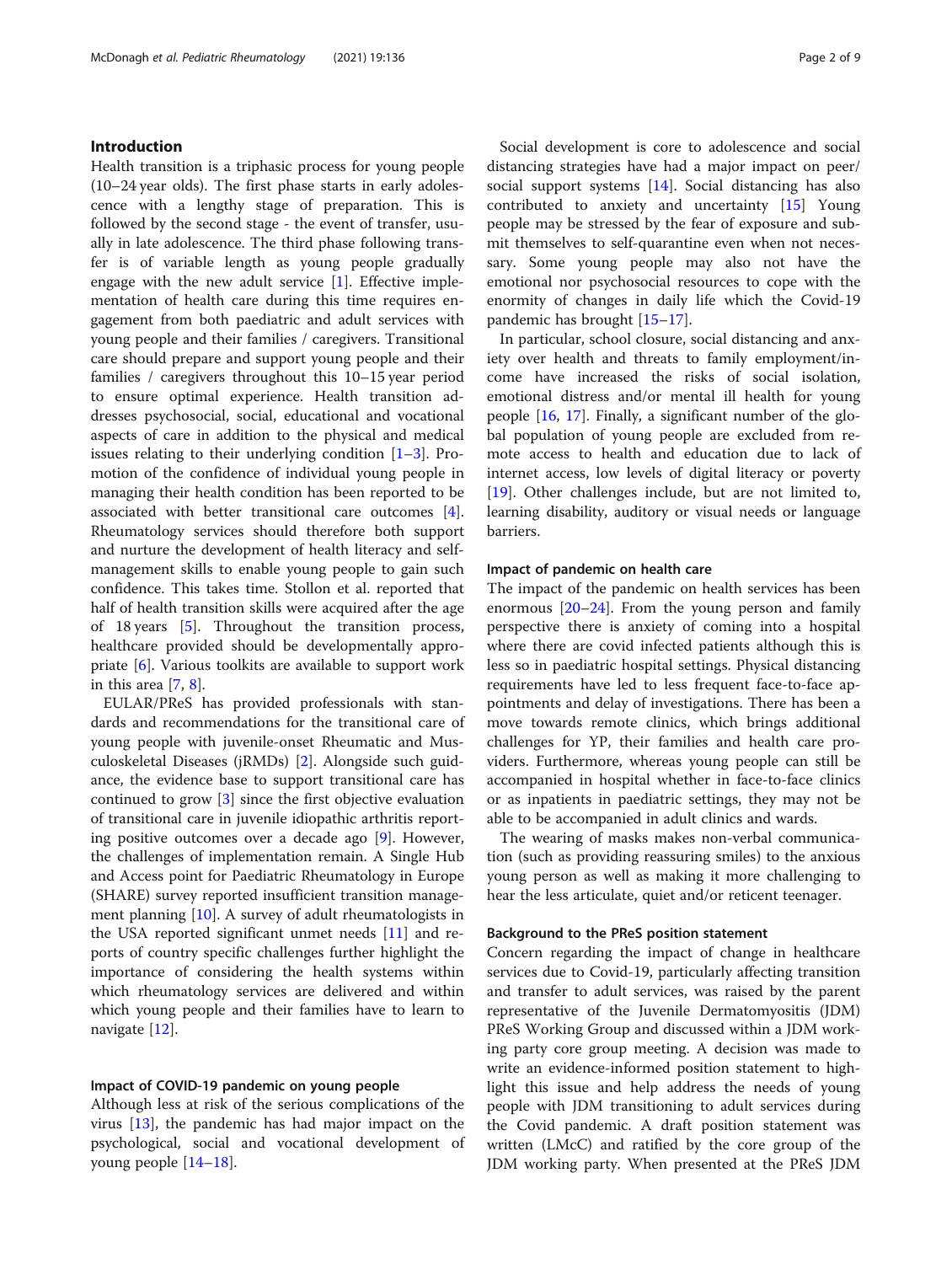working party meeting during the PReS Conference (September 2020) there was a request from other Working Parties to make the transition statement generic for jRMDs. With the help of experts in adolescent and young adult (AYA) health [JMcD, RT, HF] and the JDM working party parent representative (JS) the draft statement was further modified. The refined position statement was submitted for review to the PReS Clinical Affairs group and Working Party Chairs. Following minor changes and approval by the PReS Council and Executive, the position statement was published on the PReS website [[25\]](#page-7-0).

The aim of the position statement was to define best practice during transition and transfer to adult care for AYA with jRMDs, and address the challenges of the necessary switch to less face-to-face and more remote contacts with YP and their families.

# PReS position statement

The position statement details 6 recommendations and signposts to useful resources (see Table 1).

These recommendations will be discussed further in detail below.

# Importance of coordination

Coordination is vital at every stage of transition - from early adolescence to young adulthood following transfer to adult hood and clearly stated in guidance to date [[25](#page-7-0), [26\]](#page-7-0). The pandemic has potentially impacted on this aspect of transitional care due to the impact on health service delivery [\[20](#page-7-0)–[24\]](#page-7-0) in addition to the impact on the vocational and social care agencies with whom health

Table 1 PRES Position Statement for transitional care during the covid-19 pandemic for young people with juvenile onset rheumatic and musculoskeletal diseases - abbreviated [\[25\]](#page-7-0)

1. Paediatric and adult rheumatology teams should make every effort to put a coordinated transition process in place for young people.

2. Paediatric and adult rheumatology teams should be aware of the potential impact of Covid-19 on transition processes and engage members of the multidisciplinary team to support young people and their families / caregivers through this process.

3. During transfer from paediatric to adult services, processes should be in place to ensure that there is no disruption to supply of medication or other medical care that a young person receives.

4. Consideration should be given to expansion of formal telemedicine protocols to help address continuity of care during covid-19 where possible.

5. YP should be meaningfully included in discussions regarding service developments and use of telemedicine to aid transition processes.

6. During the Covid-19 pandemic, general considerations regarding transition should be taken into account including:

• Routine psychosocial screening.

• Individualised transition planning which acknowledges impact of the pandemic.

• Disease and symptom control including fatigue.

care teams need to coordinate care with, namely schools/ colleges/universities and organisations providing social support for young people, so many of which closed during lock down. For example, one of the proposed beneficial features associated with positive transitional care outcomes is meeting with the adult team prior to transfer [[26](#page-7-0)]. In an international Delphi study a trusting relationship with the adult care provider was felt to be essential and very important for successful transition by 86% of participants [\[27](#page-7-0)]. However, even before the pandemic, this can be a challenge in view of coordinating appointments when the adult rheumatologist can be physically present. For some adult rheumatology professionals it is impossible in view of geographical distance. An opportunity of the pandemic is the exponential growth of the use of video consultations when face-to-face consultations are not possible. Virtual consultations enable attendance of members from both paediatric and adult rheumatology team as well as other professionals in the context of multisystem diseases such as Systemic Lupus Erythematosus (SLE) thereby facilitating coordination of care particularly in the peri-transfer period.

There are various models of such "combined clinics" and evidence is still limited as to which model is best. It is important to note that some authors have reported limitations of such clinics [\[28](#page-7-0)]. Irrespective of model, it remains important that these clinics remain developmentally appropriate whether face-to-face or virtual e.g. is there time for the young person to be seen independently of the caregivers? How is privacy and confidentiality assured? Even prior to the pandemic, Jensen et al. reported that half of young people (16–23 year olds) were not seeing health professionals independently for at least part of the visit [[29\]](#page-7-0).

There is evidence to support the concept of a young adult clinic for 16–25 year olds as having better outcomes than the more traditional combined clinic with adult and paediatric rheumatology teams in the same consultation [\[30](#page-7-0)]. Reduced morbidity in young people with renal disease has similarly been reported with such models [\[31\]](#page-7-0). Young Adult Clinics also provide continuity at a time of many other transitions whether that be educational, living independently, entry into the workforce and furthermore acknowledges that transition continues after transfer. Research into this third phase is limited with only 14 of 71 studies in a systematic review focused on this phase [[32](#page-7-0)]. The implementation of young adult clinics is both developmentally appropriate as well as enabling further research involving this age group.

# Importance of a multidisciplinary team (MDT)

.

As well as impacting the health care provision for young people, the pandemic has also affected multidisciplinary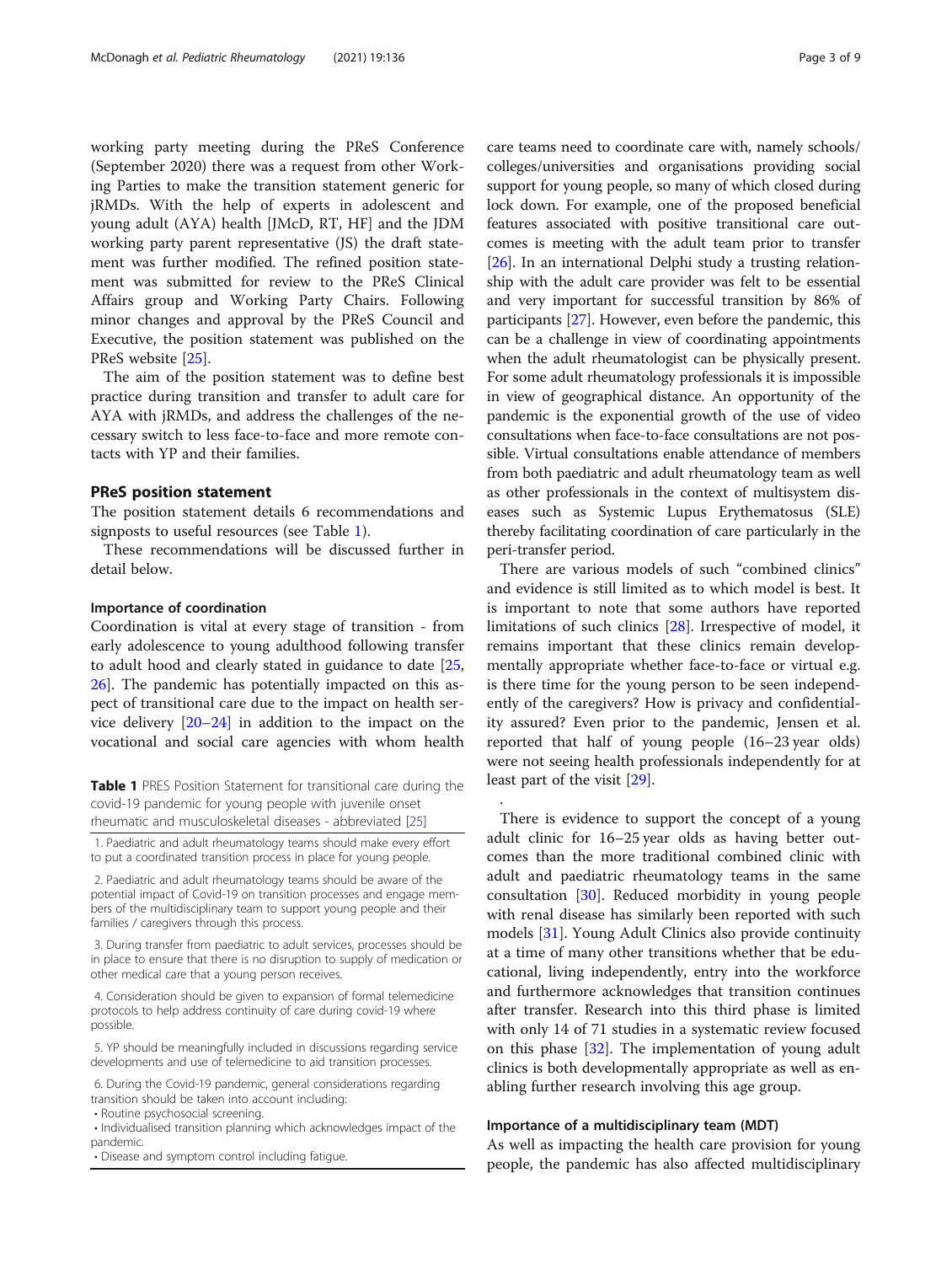team working with social distancing restrictions limiting face-to-face meetings and the number of professionals physically present in clinic.

Successful engagement of YP in transitional care requires a team-based approach [\[33](#page-7-0)]. Team climate is used to describe shared perceptions of organisational policies and includes vision, commitment to excellence and innovation [\[34](#page-7-0)]. Change in the team climate has been reported to predict the quality of transitional care delivery [[35\]](#page-7-0) and therefore re-deployment and staff illness during the pandemic may have negatively affected the team climate accordingly. Attention is therefore required for teams to reflect on how the pandemic has impacted team working and address any negative impacts. One of the EULAR recommendations [[2\]](#page-6-0) is to have a written, agreed and regularly updated transition policy. A review of such written policies is recommended in the light of COVID restrictions. However, it should be noted that such written policies are not yet universal with only 27% of European paediatric centres reporting using them [[36\]](#page-7-0).

# Ensuring continuity of medication supply

Even in the absence of a pandemic, the transfer to adult services can be a vulnerable time for adherence particularly when young people have to start paying for their prescriptions as happens in some parts of the UK. Learning how to take responsibility for their own medication including the organisation of repeat prescriptions ("refills") are core transitional readiness skills for all young people. The pandemic significantly impacted accessibility to family doctors and pharmacy services which potentially hindered such skills training although those services offering online ordering of repeat prescriptions were more enabling of young people for the acquisition of such skills. Learning to navigate the health service including pharmacy related aspects of self-care during the ever changing landscape during the pandemic was a particular challenging aspect of transitional care for young people and the health professionals teaching them alike.

Adherence has warranted particular attention during the pandemic as young people in remission may feel they don't want to risk infection due to immunosuppression and therefore decide on their own volition to stop their biologic or Disease-Modifying anti-rheumatic drug (DMARD). It is important to revisit understanding of the benefits and risks of medication and the need to avoid unplanned admissions due to uncontrolled disease. For some in the peritransfer period, this would have meant their first ever admission to an adult ward where visiting of caregivers was severely restricted. High dose steroid rescue therapy for uncontrolled disease was often associated with a period of shielding with all the implications to social and vocational development and adolescent mental health [refs]. Finally this is particularly important in the light of recent reports of uncontrolled disease being a risk factor for COVID − 19 mortality in adults with rheumatic diseases [[37\]](#page-7-0). Although this risk has not been not reported in adolescents, high dose steroid rescue therapy for uncontrolled disease was often associated with a period of shielding with the morbidity associated with the impact of this on social and vocational development and adolescent mental health [\[16](#page-7-0)].

# Expansion of formal telemedicine protocols

Adolescence is a time when young people start learning the skills to manage their own health, including talking with health professionals. This can be challenging enough for some in face-to-face consultations never mind virtual consultations particularly if the patientprofessional relationship is not yet well established. Therefore, a face-to-face consultation, with the appropriate social distancing, personal protective equipment and hygiene control, may be preferable for young people whether they be new to a paediatric setting or transferring to a new team in adult services.

The pandemic has brought opportunities particularly with regards to the use of digital technologies in healthcare. Technology can be used to an advantage in this age group as factors that make technology use attractive are amplified in adolescence. Indeed, adolescents interact with technology more than any other age group [\[38](#page-7-0)]. Surveys indicate that young people view technology as having a positive or neutral effect on their social and emotional well-being [[38\]](#page-7-0).

One of the predictors of positive outcomes of transitional care has been reported to meeting the adult provider prior to transfer [[4\]](#page-6-0). Prior to the pandemic, this was often considered to be impractical for many young people particularly if the adult service was geographcially distant. The expansion of telemedicine protocols however has enabled this to happen with joint virtual meetings with young people, their parent/caregiver, and both paediatric and adult team members for which toolkits are now available [[39](#page-7-0)]. When access to telemedicine is limited, joint conference calls is another useful approach.

There is growing evidence that telemedicine is feasible for providing care to youth for a variety of health concerns [[40](#page-8-0)], including group work [[41\]](#page-8-0). However 'one size does not fit all' and although YP may view technology positively, this may not be true with respect to use in their education nor health care. Steps should be taken to ensure confidentiality is maintained such as ensuring the young person is in a private location if available, and /or use of chat function or headsets as needed [[42\]](#page-8-0). Professionals should also not assume that all YP prefer digital communication. Development of body image is integral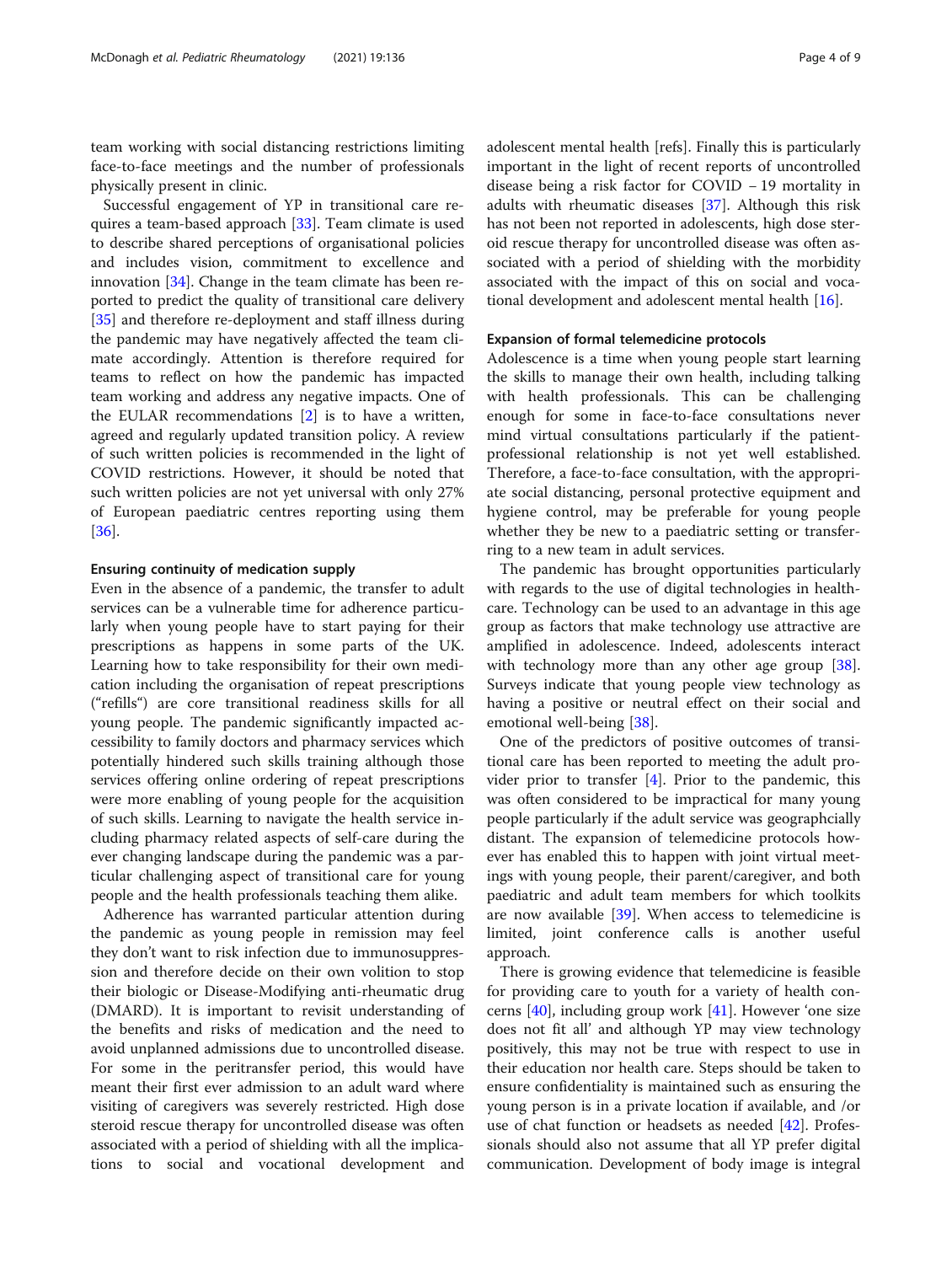to adolescent development and may impact on use of videos in virtual consultation. This may be another reason for YP preferring either face to face or phone consultations. Scheduling of such consultations can be challenging too. For example, if a virtual appointment is during school/college hours, there may be lack of confidential space in the educational environment for the young person and similarly in the parental work place. It is therefore important to give young people the choice of format when at all feasible [\[42\]](#page-8-0).

Thought should be given as to when physical examination is required. Face-to-face consultation may be preferable particularly if young people are still growing. Unlike younger children, parents don't always see young people undressing so may not be aware of development of abnormalities. Physical examination is also a key opportunity to discuss puberty, growth, and their bodily concerns with young people. Even simple things like obtaining the weight of a young person to calculate drug dosages can be a challenge if families do not have access to scales!

Learning to navigate the health system is another core transitional care skill made so much more challenging by the pandemic when we have seen the system change and change again as we rapidly readjust to life in the time of a pandemic. This is a key area for health professionals to pay attention to during consultations and ensure that young people know how to navigate the current health system i.e. know who to go to for what and when and how. Such training now will need to address how young people navigate virtual as well as face-to-face consultations.

The distribution of electronic questionnaires and checklists has become easier with the increased use of telemedicine and digital communication between families and rheumatology teams. A number of resources have recently been developed to support healthcare professionals, YP and families in telemedicine, both generically [[43](#page-8-0), [44](#page-8-0)] and specific to paediatric rheumatology / musculoskeletal disease [\[45,](#page-8-0) [46\]](#page-8-0).

There is huge potential for telemedicine beyond the pandemic to facilitate access to health care in settings where there is little or no specialist services available locally. However significant challenges need to be addressed before virtual consultations are adopted within routine clinical practice particularly with respect to confidentiality, quality of care and digital poverty [\[47\]](#page-8-0).

# Including young people in service developments and use of telemedicine to aid transition processes

It is important to remember that 'no size fits all' as highlighted above [[47](#page-8-0)–[49](#page-8-0)] and examples of some of the pros and cons of telemedicine in transitional care are summarised in Table 2.

YP therefore need to be involved in discussions regarding service developments in the COVID 19-era particularly with respect to the use of telemedicine. Learning to navigate virtual as well as face-to face consultation is an additional skill for them to learn. Furthermore young people most in need of healthcare may be

Table 2 Pros and cons of the use of telemedicine with respect to young people

| Pros                                                                                                                             | Cons                                                                                                                                                                                                               |
|----------------------------------------------------------------------------------------------------------------------------------|--------------------------------------------------------------------------------------------------------------------------------------------------------------------------------------------------------------------|
| Facilitate multidisciplinary involvement (including hospital as well<br>as community based) especially if geographically distant | It is not the preference of all young people and may not be suitable for those<br>with language barriers, auditory or visual needs or learning difficulties                                                        |
| Facilitate involvement of both paediatric and adult teams<br>especially if geographically distant                                | Challenges in assuring confidentiality for the young person                                                                                                                                                        |
| Young people are familiar with the technology                                                                                    | More challenging to establish new relationships between health professionals<br>and young people e.g. more difficult to pick up on nonverbal cues including<br>between young person and the accompanying adult etc |
| Reduces the need for travel in both individual and group work                                                                    | Limited access to private space                                                                                                                                                                                    |
| Distribution of questionnaires, screening tools and transition<br>checklists prior to appointment                                | Limited access to technology                                                                                                                                                                                       |
| Reduces cost for families (avoiding travel / time off work)                                                                      | Dislike of video use when young person has body image issues                                                                                                                                                       |
|                                                                                                                                  | Limitation for physical examination (including pubertal assessment) and loss of<br>opportunity to discuss bodily changes                                                                                           |
|                                                                                                                                  | Challenges of scheduling with respect to educational/work commitments of<br>young person and parental working patterns                                                                                             |
|                                                                                                                                  | Safe-quarding issues of virtual examination and the receiving, capturing, storing<br>and the use of images for clinical purposes                                                                                   |
| If used to preface physical clinics eg to take initial history etc. can<br>reduce appointment time                               | Limitation for accurate measurement of height and weight                                                                                                                                                           |
| Keeping families connected during hospital stays                                                                                 | An additional skill for young people to learn                                                                                                                                                                      |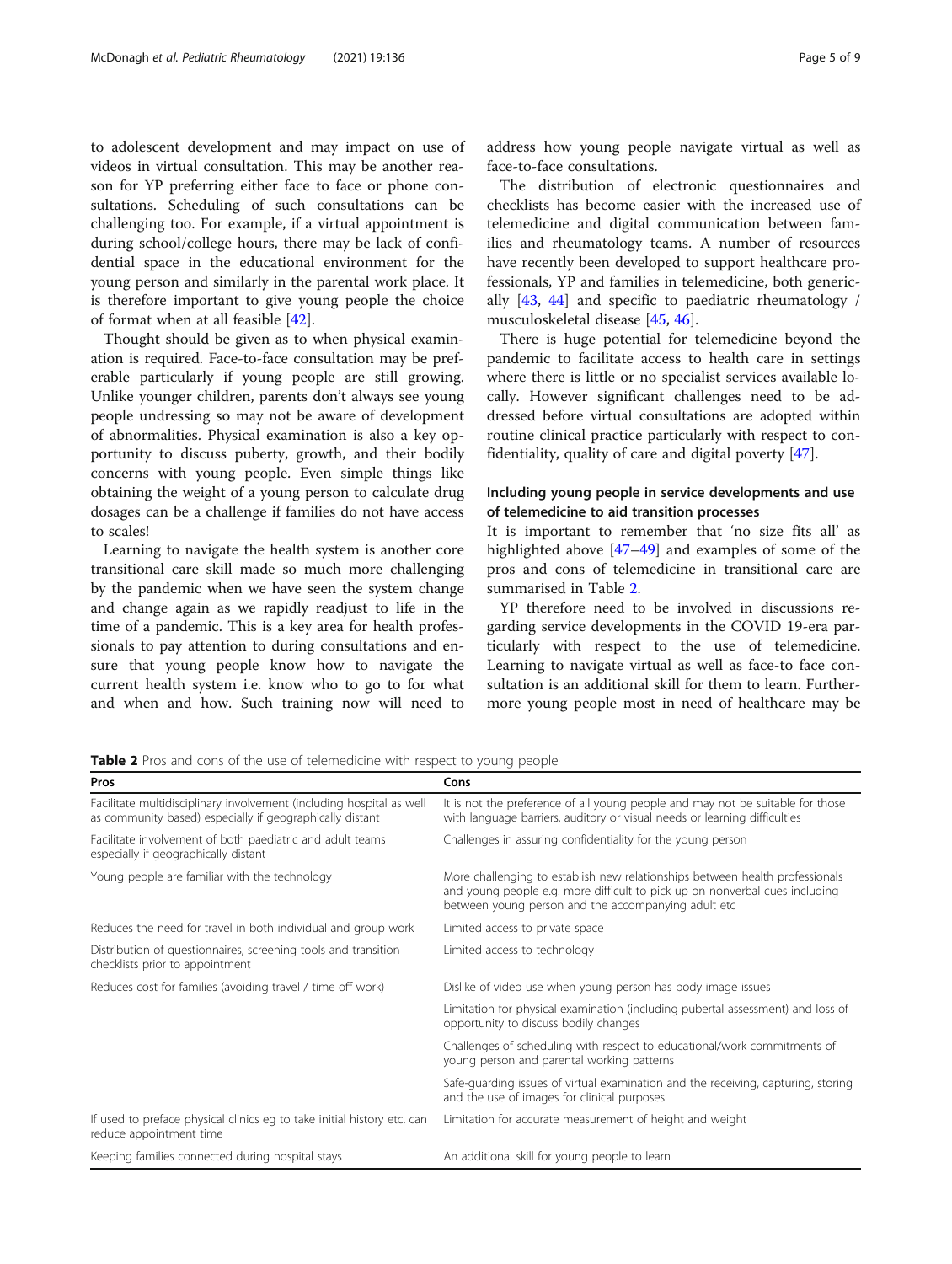the most 'digitally deprived' as a result of poverty whether that be in terms of access to technology or private space to use that technology confidentially in; the drive to increased use of digital technologies may merely serve to increase health inequalities.

Involving YP from a range of socioeconomic backgrounds in service development has always been very important and was largely done face to face prior to the pandemic. Such involvement can now be readily facilitated by digital technologies and there are excellent resources to support professionals to work with YP virtually when face to face meetings are not possible due to social distancing restrictions [\[50\]](#page-8-0).

# General considerations regarding transition

The Covid pandemic and the resulting media coverage has provided valuable opportunities to discuss particular aspects of health with young people including viruses, infection risk, role of vaccination etc. As in all adolescent health care, routine psychosocial screening with respect to emotional well-being, sleep, fatigue and exercise is integral to all consultations  $[43, 50]$  $[43, 50]$  $[43, 50]$  and even more important during a pandemic as all themes encompassed by such tools have been significantly impacted (Table 3). Tools such as HEEADDSSSS (Home, Education, Exercise, Activities, Diet, Drugs, Sleep, Safety, Suicide, Social Media [\[50](#page-8-0), [51](#page-8-0)] or THRxEADS (Transition, Home, Treatment, Education/Exercise, Activities, Diet/Drugs, Sleep, Safety, Suicide, Social Media) [[52](#page-8-0)] can easily be incorporated into consultations, face to face or virtual with young people .

HEADS and THREADS are useful strategies to both engage young people and find out about their lives but also to identify risk and protective factors which then assist in formulating future interventions

whether that be to maximize adherence or how to orientate information giving or motivate. Questioning should be interactive and not interrogative, always leaving time for young people to answer. Active listening skills [\[52](#page-8-0)] and being comfortable with silence are key skills for rheumatology professionals irrespective of the format of the consultation. It is important to give warning before asking the more sensitive questions such as related to sexual or mental health. Healthcare professionals should always explain why they are asking such questions and remember that young people have the right not to answer, just like the rest of us! Unmet needs with respect to mental health provision as well as expertise in rheumatology services have been reported prior to the pandemic [[53](#page-8-0)–[56\]](#page-8-0). There remain potential unmet training needs with respect to effective communication with a discrepancy with what young people say is covered in such interviews and what the professional reports [[57\]](#page-8-0). In view of the impact of the pandemic on the mental health of young people generally [[16,](#page-7-0) [58](#page-8-0)], these needs are likely to have increased and compounded further by the negative impact on third sector providers of youth mental health support services. Training in adolescent health with particular attention to communication skills with digital technology remains an important component of developmentally appropriate transitional care [\[2](#page-6-0), [59](#page-8-0)].

Practitioners should be mindful that jRMDs impact on the individual biopsychosocial development of YP as well as how that development influences jRMDs and therapy. Routine developmental assessment remains important as with any adolescent whether it be a face-to-face or virtual consultation. Individualised transition plans should be developed with active involvement of the young

**Table 3** Impact of Covid 19 pandemic on areas of HFFADSSSS screening

| $\bullet$ . The $\bullet$ is the common the contract of the case of the costs send think |                                                                                                                                                                                                                                                                                        |  |
|------------------------------------------------------------------------------------------|----------------------------------------------------------------------------------------------------------------------------------------------------------------------------------------------------------------------------------------------------------------------------------------|--|
|                                                                                          | Impact of COVID19 pandemic on areas of young people's lives                                                                                                                                                                                                                            |  |
| Home                                                                                     | Being at home has a very different impact depending on their circumstances e.g. Parental disharmony due to lockdown,<br>unemployment, financial difficulties; limited space for studying or confidential conversations; exposure to violence - child abuse or<br>domestic violence     |  |
| Exercise                                                                                 | Limited opportunities to exercise during lockdown.                                                                                                                                                                                                                                     |  |
| Education/<br>work                                                                       | Significantly impacted by the pandemic with disruption of exams and important rites of passage e.g. end of school proms; lack of<br>face to face work experience opportunities; difficulties visualizing a future; loss of work opportunities in retail and hospitality<br>industries. |  |
| <b>Activities</b>                                                                        | Limited opportunities for hobbies, leisure activities, interaction with friends/peers; sudden removal of support networks via school,<br>work etc.                                                                                                                                     |  |
| Diet                                                                                     | Food poverty; weight gain due to lack of exercise and/or comfort eating.                                                                                                                                                                                                               |  |
| Drugs                                                                                    | Increased use of drugs and alcohol due to lower mood.                                                                                                                                                                                                                                  |  |
| Sleep                                                                                    | Loss of routine; resulting fatigue; lack of exercise during day; increased time online.                                                                                                                                                                                                |  |
| Safety                                                                                   | Increased time online.                                                                                                                                                                                                                                                                 |  |
| Suicide/mood                                                                             | Depressive and anxiety symptoms; worsening of existing mental health difficulties.                                                                                                                                                                                                     |  |
| Sexual health                                                                            | Difficulties accessing confidential sexual health advice.                                                                                                                                                                                                                              |  |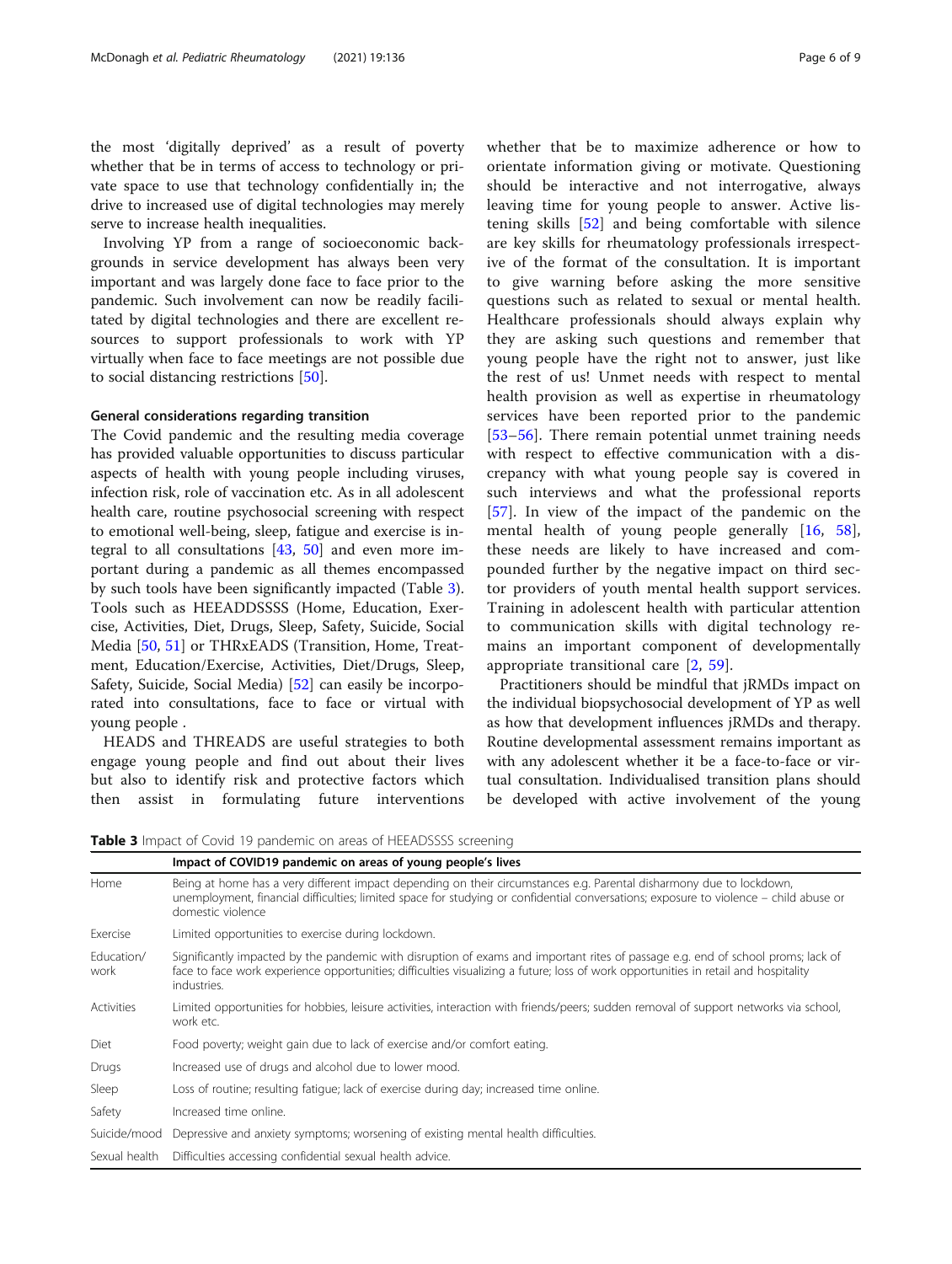<span id="page-6-0"></span>person so that they feel listened to and understood as an individual in their own right. Assessment of transition and transfer readiness using such plans are integral to every clinical encounter for young person.

Appropriate parental involvement during transitional care has also been reported to be associated with positive transitional care outcomes [4]. Parents of young people with long term health conditions report significant needs during this period [\[60\]](#page-8-0). Individualised transitional care plans, like those used with young people are also available to use with parents [[61\]](#page-8-0).

Every attempt should be made to keep the young person as well as possible and avoid any unplanned inpatient admissions particularly during the peri-transfer period. The first ever admission (emergency / routine) in an adult hospital during the peri-transfer period can cause unease at any time, potentially exacerbated by necessary processes during the Covid-19 pandemic. Preparation for this is important. The use of a patient held care plan may be helpful and could include considerations for blood tests or procedures to help alleviate anxiety [[62](#page-8-0)].

# Conclusions

The COVID-19 pandemic has had a major impact on health care provision for all ages and the full impact on the lengthy process of transition has yet to be realised. The PReS Position Statement aims to raise awareness of the pandemic's impact on YP with jRMD, the impact on various aspects of transition and the 'pros and cons' of telemedicine. Routine practices in adolescent health remain core to clinical practice i.e. psychosocial screening and developmental assessment as these effectively inform the practitioner of both risk and protective factors as well as how to effectively engage the young person. Further research is needed to determine the impact of the COVID pandemic on team working, use of telemedicine and the effective engagement of young people in their care. Further work is needed to define the best model to ensure developmentally appropriate rheumatology care during adolescence and young adulthood with particular attention to the less researched third phase of transition in adult services.

### Abbreviations

AYA: Adolescent and young adult; DMARD: Disease-Modifying Anti-Rheumatic Drug; EULAR: European League Against Rheumatism; HEEADDSS SS: Home, Education, Exercise, Activities, Diet, Drugs, Sleep, Safety, Suicide, Social Media; JDM: Juvenile Dermatomyositis; jRMDs: Juvenile-onset Rheumatic and Musculoskeletal Diseases; PReS: Paediatric Rheumatology European Society; SHARE: Single Hub and Access point for Paediatric Rheumatology in Europe; SLE: Systemic Lupus Erythematosus; UK: United Kingdom; THRxEEADDSSSS: Transition, Home, Treatment, Education, Exercise, Activities, Diet, Drugs, Sleep, Safety, Suicide, Social Media; YP: Young People

#### Acknowledgements

JMcD is supported by Versus Arthritis Centre for Epidemiology (UK grant No: 21755) and the NIHR Manchester Biomedical Research Centre.

The authors would like to acknowledge members of the PReS JDM core working group for help in the early development of the position statement [Meredyth Wilkinson, Charalampia Papadopolou, Helga Sanner, Judith Wienke, Saskia Veldcamp, Raquel Campanilho-Marques, Sara Röstland, Mette Nǿrgaard], members of the PReS Clinical Affairs Committee and Chairs of the PReS working parties for their review and members of the PReS Executive and Council for their support and ratification [Angelo Ravelli, Yosef Uziel, Michael W Beresford, Jelena Vojinovic].

#### Authors' contributions

LMcC and JS conceived the original idea for the position statement and all authors contributed to it's development; JMcD led on the writing of the first draft of the paper. All authors were involved in revising it critically for important intellectual content; agreed to submit to the current journal; gave final approval of the version to be published; and agree to be accountable for all aspects of the work".

# Funding

Not applicable.

#### Availability of data and materials

Not applicable.

# Declarations

Ethics approval and consent to participate Not applicable.

#### Consent for publication

Not applicable.

#### Competing interests

HF has received unrestricted educational grants from Pfizer, Sobi and Sanofi Genzyme. JMcD has received consultancy fees from Pfizer, CSL-Behring.

#### Author details

<sup>1</sup>Versus Arthritis Centre for Epidemiology; Centre for MSK Research, University of Manchester, Stopford Building, 2nd floor, Oxford Rd, Manchester M13 9PT, UK. <sup>2</sup>NIHR Biomedical Research Centre, Manchester University Hospital NHS Trust, Manchester, UK. <sup>3</sup>Department of Paediatric and Adolescent Rheumatology, Royal Manchester Children's Hospital, Manchester University Hospitals NHS Trust, Manchester, UK. <sup>4</sup>Sheffield Children's Hospital and Sheffield Teaching Hospitals, Manchester, UK. <sup>5</sup>Bristol Royal Hospital for Children and Royal National Hospital for Rheumatic Diseases, Bath, UK. 6 Public Health Family Nurse, Family Nurse Partnership, Wallacetown Health Centre, NHS Tayside, Dundee, UK. 7Paediatric Rheumatology European Society (PReS) Juvenile Dermatomyositis Working Party, Manchester, UK. <sup>8</sup>Paediatric Rheumatology, Newcastle University, Newcastle upon Tyne, UK <sup>9</sup>Honorary Consultant Great North Children's Hospital, Newcastle Hospitals NHS Foundation Trust, Newcastle upon Tyne, UK. <sup>10</sup>Chair Paediatric Global Musculoskeletal Task Force, Manchester, UK.<sup>11</sup>Consultant Paediatric Rheumatologist, Alder Hey Children's NHS Foundation Trust, Liverpool, UK.<br><sup>12</sup>Honorary Clinical Senior Lecturer, University of Liverpool, Liverpool, UK.

# Received: 26 March 2021 Accepted: 6 June 2021 Published online: 25 August 2021

# References

- 1. Willis E, McDonagh JE. Shifting the mindset adolescent and young adult rheumatology in transition. Lancet Rheumatology. 2020;2(4):e236–44. [https://doi.org/10.1016/S2665-9913\(19\)30163-8.](https://doi.org/10.1016/S2665-9913(19)30163-8)
- 2. Foster HE, Minden K, Clemente D, Leon L, McDonagh JE, Kamphuis S, et al. EULAR/PReS standards and recommendations for the transitional care of young people with juvenile-onset rheumatic diseases. Ann Rheum Dis. 2017;76(4):639–46. [https://doi.org/10.1136/annrheumdis-2016-210112.](https://doi.org/10.1136/annrheumdis-2016-210112)
- 3. McDonagh JE, Farre A. Transitional Care in Rheumatology: a Review of the Literature from the Past 5 Years. Curr Rheumatol Rep. 2019;21(10):57.
- 4. Colver A, McConachie H, Le Couteur A, Dovey-Pearce G, Mann KD, McDonagh JE, et al. A longitudinal, observational study of the features of transitional healthcare associated with better outcomes for young people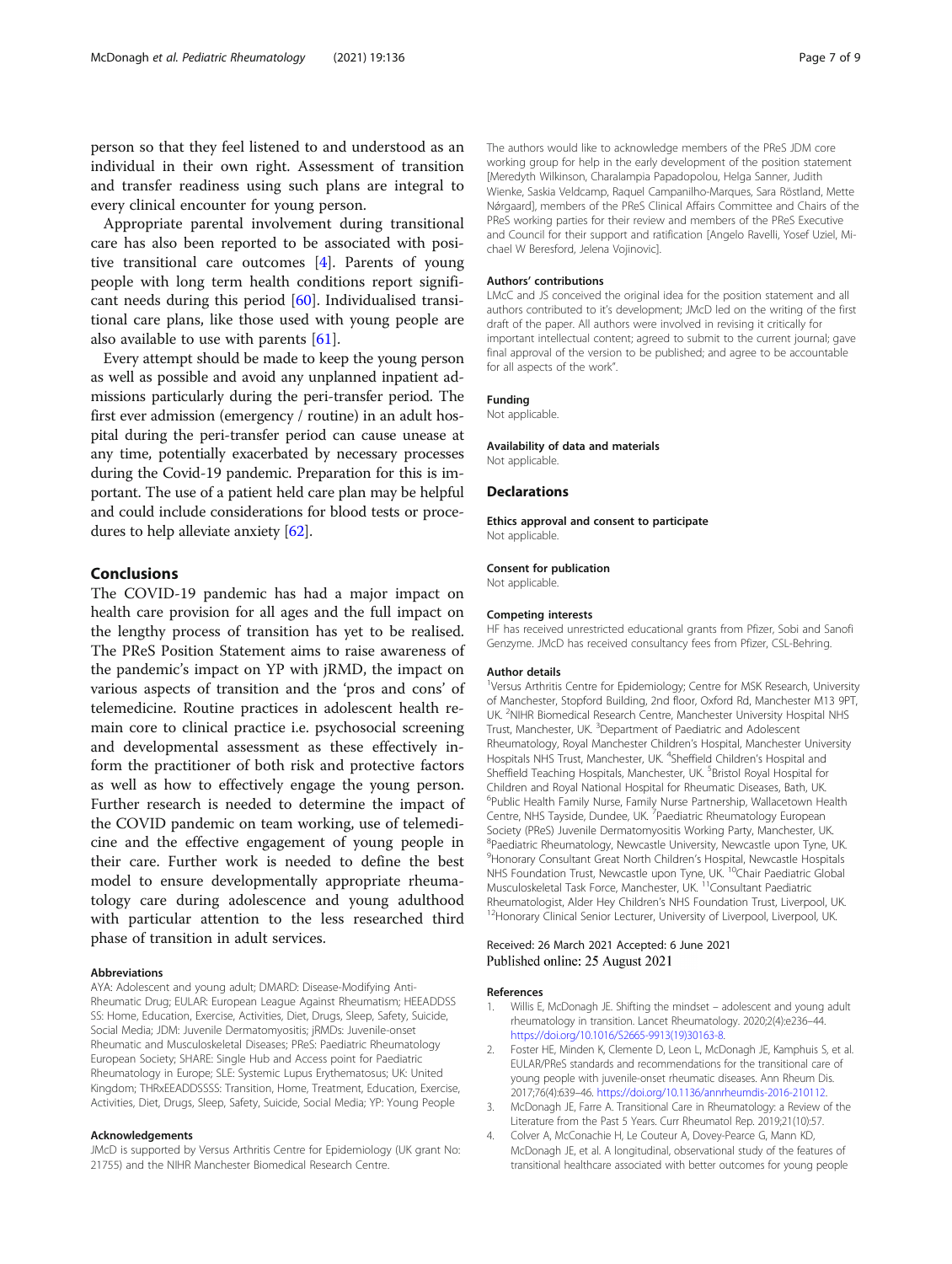<span id="page-7-0"></span>with long-term conditions. BMC Med. 2018;16(1):111. [https://doi.org/10.11](https://doi.org/10.1186/s12916-018-1102-y) [86/s12916-018-1102-y.](https://doi.org/10.1186/s12916-018-1102-y)

- 5. Stollon N, Zhong Y, Ferris M, Bhansali S, Pitts B, Rak E, et al. Chronological age when healthcare transition skills are mastered in adolescents/young adults with inflammatory bowel disease. World J Gastroenterol. 2017;23(18): 3349–55. <https://doi.org/10.3748/wjg.v23.i18.3349>.
- 6. Farre A, Wood V, McDonagh JE, Parrt JR, Reape D, Rapley T, et al. Health professionals' and managers' definitions of developmentally appropriate healthcare for young people: conceptual dimensions and embedded controversies. Arch Dis Child. 2016;101(7):628–33. [https://doi.org/10.1136/a](https://doi.org/10.1136/archdischild-2015-309473) [rchdischild-2015-309473.](https://doi.org/10.1136/archdischild-2015-309473)
- 7. McDonagh JE, Farre A, Gleeson H, Rapley T, Dovey-Pearce G, Reape D, et al. Making healthcare work for young people. Arch Dis Child. 2018;103(6):623. <https://doi.org/10.1136/archdischild-2017-314573>.
- 8. Cai RA, Chaplin H, Livermore P, Lee M, Sen D, Wedderburn LR, et al. Development of a benchmarking toolkit for adolescent and young adult rheumatology services (BeTAR). Pediatr Rheumatol Online J. 2019;17(1):23. <https://doi.org/10.1186/s12969-019-0323-8>.
- 9. McDonagh JE, Southwood TR, Shaw KL. The impact of a coordinated transitional care programme on adolescents with juvenile idiopathic arthritis. Rheumatology. 2007;46(1):161–8. [https://doi.org/10.1093/rheuma](https://doi.org/10.1093/rheumatology/kel198) [tology/kel198](https://doi.org/10.1093/rheumatology/kel198).
- 10. Dolezalova P, Anton J, Avcin T, Beresford MW, Brogan PA. Constantin T, et al the European network for care of children with paediatric rheumatic diseases: care across borders. Rheumatology (Oxford). 2019;58(7):1188–95. <https://doi.org/10.1093/rheumatology/key439>.
- 11. Zisman D, Samad A, Ardoin SP, Chira P, White P, Lavi I, et al. US adult Rheumatologists' perspectives on the Transition process for young adults with rheumatic conditions. Arthritis Care Res (Hoboken). 2020;72(3):432–40. [https://doi.org/10.1002/acr.23845.](https://doi.org/10.1002/acr.23845)
- 12. Ravelli A, Sinigaglia L, Cimaz R, Alessio M, Breda L, Cattalini M, et al. Transitional care of young people with juvenile idiopathic arthritis in Italy: results of a Delphi consensus survey. Clin Exp Rheumatol. 2019;37(6):1084– 91.
- 13. Zimmermann P, Curtis N. Why is COVID-19 less severe in children? A review of the proposed mechanisms underlying the age-related difference in severity of SARS-CoV-2 infections. Archives of Disease in Childhood. 2021; 106:429–39.
- 14. Orben A, Tomova L, Blakemore SJ. The effects of social deprivation on adolescent development and mental health. Lancet Child Adolesc Health. 2020;4(8):634–40. [https://doi.org/10.1016/S2352-4642\(20\)30186-3](https://doi.org/10.1016/S2352-4642(20)30186-3).
- 15. Klein JD, Koletzko B, El-Shabrawi MH, Hadjipanayis A, Thacker N, Bhutta Z. Promoting and supporting children's health and healthcare during COVID-19-international Paediatric association position statement. Arch Dis Child. 2020;105(7):620–4. [https://doi.org/10.1136/archdischild-2020-31](https://doi.org/10.1136/archdischild-2020-319370) [9370.](https://doi.org/10.1136/archdischild-2020-319370)
- 16. Loades ME, Chatburn E, Higson-Sweeney N, Reynolds S, Shafran R, Brigden A et al . Rapid Systematic Review: The Impact of Social Isolation and Loneliness on the Mental Health of Children and Adolescents in the Context of COVID-19. J Am Acad Child Adolesc Psychiatry. 2020;59(11): 1218–1239.e3.
- 17. Shanahan L, Steinhoff A, Bechtiger L, Murray AL, Nivette A, Hepp U et al. Emotional Distress in Young Adults during the COVID-19 Pandemic: Evidence of Risk and Resilience from a Longitudinal Cohort Study. Psychol Med. Published online 2020.
- 18. Hanghøj S, Pappot N, Hjerming M, Taarnhøj GA, Boisen KA, Pappot H. Experiences of Social Isolation During the COVID-19 Lockdown Among Adolescents and Young Adult Cancer Patients and Survivors J Adolesc Young Adult Oncol. 2021 Online ahead of print.
- 19. Seah KM. COVID-19: exposing digital poverty in a pandemic. Int J Surg. 2020;79(January):127–8. [https://doi.org/10.1016/j.ijsu.2020.05.057.](https://doi.org/10.1016/j.ijsu.2020.05.057)
- 20. The Health Foundation. Covid-19 chart series [https://www.health.org.uk/](https://www.health.org.uk/what-we-do/responding-to-covid-19/covid-19-chart-series) [what-we-do/responding-to-covid-19/covid-19-chart-series](https://www.health.org.uk/what-we-do/responding-to-covid-19/covid-19-chart-series) (last Accessed 5 May 2021).
- 21. Boodhun N, Jay N, Carzedda D, Rogers M. Prioritising paediatric staff and space so every child has access to care archives of disease in childhood published online first: 02 November 2020. doi: [https://doi.org/10.1136/a](https://doi.org/10.1136/archdischild-2020-320565) [rchdischild-2020-320565.](https://doi.org/10.1136/archdischild-2020-320565)
- 22. Ashton JJ, Kammermeier J, Spray C, Russell RK, Hansen R, Howarth LJ, et al. Impact of COVID-19 on diagnosis and management of paediatric inflammatory bowel disease during lockdown: a UK nationwide study. Arch

Dis Child. 2020;105(12):1186–91. [https://doi.org/10.1136/archdischild-2020-31](https://doi.org/10.1136/archdischild-2020-319751) [9751](https://doi.org/10.1136/archdischild-2020-319751).

- 23. World Health Organisation. Second round of the national pulse survey on continuity of essential health services during the COVID-19 pandemic: Interim Report January–March 2021. World Health Organisation. WHO reference number WHO/2019-nCoV/EHS\_continuity/survey/2021.1 [\(https://a](https://apps.who.int/iris/bitstream/handle/10665/340937/WHO-2019-nCoV-EHS-continuity-survey-2021.1-eng.pdf?sequence=1) [pps.who.int/iris/bitstream/handle/10665/340937/WHO-2019-nCoV-EHS](https://apps.who.int/iris/bitstream/handle/10665/340937/WHO-2019-nCoV-EHS-continuity-survey-2021.1-eng.pdf?sequence=1)[continuity-survey-2021.1-eng.pdf?sequence=1](https://apps.who.int/iris/bitstream/handle/10665/340937/WHO-2019-nCoV-EHS-continuity-survey-2021.1-eng.pdf?sequence=1)) last accessed 12 may 2021.
- 24. Healthwatch. GP access during covid-19: a review of our evidence: April 2019–December 2020. 2021. [www.healthwatch.co.uk/sites/healthwatch.co.](http://www.healthwatch.co.uk/sites/healthwatch.co.uk/files/20210215%20GP%20access%20during%20COVID19%20report%20final.pdf) [uk/files/20210215%20GP%20access%20during%20COVID19%20report%2](http://www.healthwatch.co.uk/sites/healthwatch.co.uk/files/20210215%20GP%20access%20during%20COVID19%20report%20final.pdf) [0final.pdf](http://www.healthwatch.co.uk/sites/healthwatch.co.uk/files/20210215%20GP%20access%20during%20COVID19%20report%20final.pdf)
- 25. McCann LJ, Tattersall R, Clinch J, Swan J, Foster H, McDonagh JE on behalf of the PReS JDM working party. Transitional care during the Covid-19 pandemic for Young People with Juvenile-onset Rheumatic and Musculoskeletal Diseases. [https://www.pres.eu/files/PReS.TransitionSta](https://www.pres.eu/files/PReS.TransitionStatement.FINAL.clean.16.01.2021.pdf) [tement.FINAL.clean.16.01.2021.pdf](https://www.pres.eu/files/PReS.TransitionStatement.FINAL.clean.16.01.2021.pdf) . Last Accessed 19 Mar 2021).
- 26. Colver A, Pearse R, Watson RM, Fay M, Rapley T, Mann KD, et al. How well do services for young people with long term conditions deliver features proposed to improve transition? BMC Health Serv Res. 2018;18(1):337. <https://doi.org/10.1186/s12913-018-3168-9>.
- 27. Suris JC, Akre C. Key elements for, and indicators of, a successful transition: an international Delphi study. J Adolesc Health. 2015;56(6):612–8. [https://](https://doi.org/10.1016/j.jadohealth.2015.02.007) [doi.org/10.1016/j.jadohealth.2015.02.007](https://doi.org/10.1016/j.jadohealth.2015.02.007).
- 28. Hilderson D, Moons P, Westhovens R, Wouters C. Attitudes of rheumatology practitioners toward transition and transfer from paediatric to adult health care. Rheumatol Int. 2012;32(12):3887–96. [https://doi.org/10.1007/s00296-](https://doi.org/10.1007/s00296-011-2273-4) [011-2273-4](https://doi.org/10.1007/s00296-011-2273-4).
- 29. Jensen PT, Paul GV, LaCount S, Peng J, Spencer CH, Higgins GC, et al. Assessment of transition readiness in adolescents and young adults with chronic health conditions. Pediatr Rheumatol Online J. 2017;15(1):70. [https://](https://doi.org/10.1186/s12969-017-0197-6) [doi.org/10.1186/s12969-017-0197-6.](https://doi.org/10.1186/s12969-017-0197-6)
- 30. Crowley R, Wolfe I, Lock K, McKee M. Improving the transition between paediatric and adult healthcare: a systematic review. Arch Dis Child. 2011; 96(6):548–53. [https://doi.org/10.1136/adc.2010.202473.](https://doi.org/10.1136/adc.2010.202473)
- 31. Harden PN, Walsh G, Bandler N, Bradley S, Lonsdale D, Taylor J, et al. Bridging the gap: an integrated paediatric to adult clinical service for young adults with kidney failure. BMJ. 2012;344(jun01 1):e3718. [https://doi.org/1](https://doi.org/10.1136/bmj.e3718) [0.1136/bmj.e3718.](https://doi.org/10.1136/bmj.e3718)
- 32. Hart LC, Patel-Nguyen SV, Merkley MG, Jonas DE. An evidence map for interventions addressing transition from pediatric to adult care: a systematic review of systematic reviews. J Pediatr Nurs. 2019;48:18–34. [https://doi.org/1](https://doi.org/10.1016/j.pedn.2019.05.015) [0.1016/j.pedn.2019.05.015](https://doi.org/10.1016/j.pedn.2019.05.015).
- 33. van Staa A, Sattoe JN, Strating MM. Experiences with and outcomes of two interventions to maximize engagement of chronically ill adolescents during hospital consultations: a mixed methods study. J Pediatr Nurs. 2015;30(5): 757–75. [https://doi.org/10.1016/j.pedn.2015.05.028.](https://doi.org/10.1016/j.pedn.2015.05.028)
- 34. Bower P, Campbell S, Bojke C, Sibbald B. Team structure, team climate and the quality of care in primary care: an observational study. Qual Saf Health Care. 2003;12(4):273–9. <https://doi.org/10.1136/qhc.12.4.273>.
- 35. Cramm JM, Strating MM, Nieboer AP. The role of team climate in improving the quality of chronic care delivery: a longitudinal study among professionals working with chronically ill adolescents in transitional care programmes. BMJ Open. 2014;4(5):e005369. [https://doi.org/10.1136/](https://doi.org/10.1136/bmjopen-2014-005369) [bmjopen-2014-005369.](https://doi.org/10.1136/bmjopen-2014-005369)
- 36. Clemente D, Leon L, Foster H, Carmona L, Minden K. Transitional care for rheumatic conditions in Europe: current clinical practice and available resources. Pediatr Rheumatol. 2017;15(1):49. [https://doi.org/10.1186/s12969-](https://doi.org/10.1186/s12969-017-0179-8) [017-0179-8](https://doi.org/10.1186/s12969-017-0179-8).
- 37. Strangfeld A, Schäfer M, Gianfrancesco MA, Lawson-Tovey S, Liew JW, Ljung L et al. Factors associated with COVID-19-related death in people with rheumatic diseases: results from the COVID-19 Global Rheumatology Alliance physician-reported registry. Ann Rheum Dis. 2021:annrheumdis-2020-219498.
- 38. Giovanelli A, Ozer EM, Dahl RE. Leveraging technology to improve health in adolescence: a developmental science perspective. J Adolesc Health. 2020; 67(2):S7–S13. [https://doi.org/10.1016/j.jadohealth.2020.02.020.](https://doi.org/10.1016/j.jadohealth.2020.02.020)
- 39. Got Transition. Toolkit for Joint Telehealth Visit with Pediatric and Adult Clinicians and Transferring Young Adults. National Alliance to Advance Adolescent Health, USA [https://www.gottransition.org/resource/?telehealth](https://www.gottransition.org/resource/?telehealth-toolkit-joint-visit-pediatric-adult-clinicians)[toolkit-joint-visit-pediatric-adult-clinicians](https://www.gottransition.org/resource/?telehealth-toolkit-joint-visit-pediatric-adult-clinicians) last Accessed 12 May 2021.